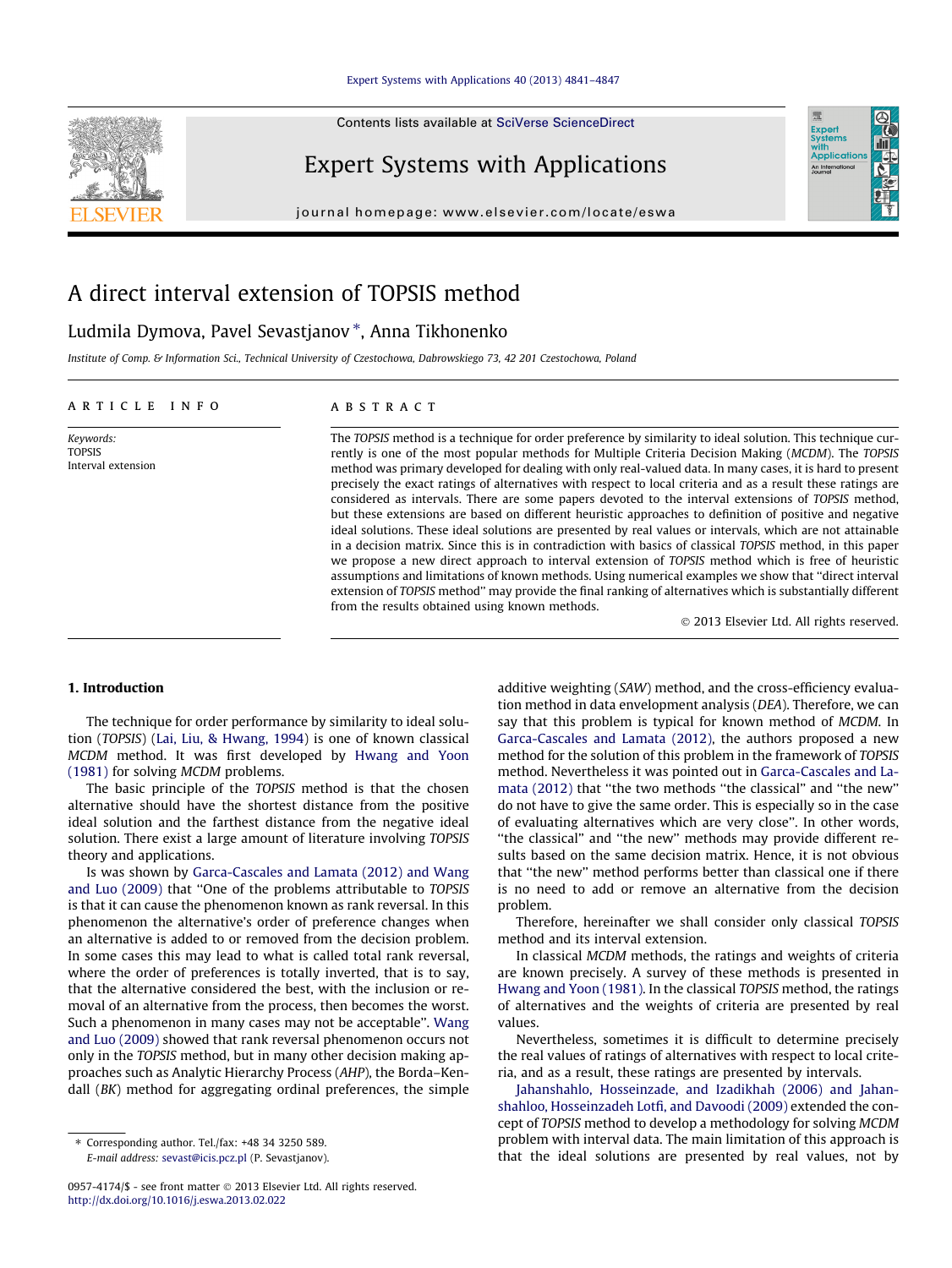<span id="page-1-0"></span>intervals. The similar approach to determining ideal solutions is used in [Yue \(2011\) and Sayadi, Heydari, and Shahanaghi \(2009\)](#page-6-0) this approach is used in context of the so-called VIKOR method which is based on the measure of "closeness" to the ideal solutions, too.

In this paper, we show that these extensions may lead to the wrong results especially in the case of intersection of some intervals representing the ratings of alternatives.

In Chen (2011), Jahanshahloo et al. (2009), Jahanshahloo, Khodabakhshi, Hosseinzadeh Lotfi, and Moazami Goudarzi [\(2011\), Tsaur \(2011\), Ye and Li \(2009\) and Yue \(2011\)](#page-5-0), the different definitions of interval positive and negative ideal solutions are proposed. They will be analysed in the next section, but their common limitation is that they are based on the heuristic assumptions (usually without any analysis and clear justification) and provide interval ideal solutions that are not always attainable in the intervalvalued decision matrix.

Since this is in contradiction with basics of classical TOPSIS method, in this paper, we propose a new direct approach to interval extension of TOPSIS method which is free heuristic assumptions and limitations of known methods. This approach makes it possible to obtain the positive and negative ideal solutions in the interval form such that (opposite to the known methods) these interval-valued solutions are always attainable on the initial interval-valued decision matrix. Since this approach is based on the interval comparison, a new simple, but well-justified method for interval comparison is developed and presented in the special section.

It is worth noting that the most general approach to the solution of MCDM problems in the fuzzy setting is the presentation of all fuzzy values by corresponding sets of  $\alpha$ -cuts. There are no restrictions on the shape of membership functions of fuzzy values in this approach and the fuzzy TOPSIS method is reduced to the solution of MCDM problems using interval extended TOPSIS method on the corresponding  $\alpha$ -cuts [\(Wang & Elhag, 2006](#page-5-0)).

Therefore, the development of a reliable interval extension of TOPSIS method may be considered as a first step in the solution of MCDM problems using the fuzzy TOPSIS method.

The rest of the paper is set out as follows. In Section 2, we present the basics of TOPSIS method and analyse its known interval extensions. Section [3](#page-2-0) presents the direct interval extension of TOP-SIS method and the method for interval comparison which is needed to develop this extension. The results obtained using the method proposed in Jahanshahlo et al. (2006) and Jahanshahloo [et al. \(2009\)](#page-5-0) are compared with those obtained by the developed new method. Section [4](#page-5-0) concludes with some remarks.

#### 2. The basics of TOPSIS method and known approaches to its interval extension

The classical TOPSIS method is based on the idea that the best alternative should have the shortest distance from the positive ideal solution and the farthest distance from the negative ideal solution. It is assumed that if each local criterion is monotonically increasing or decreasing, then it is easy to define an ideal solution.

The positive ideal solution is composed of all the best achievable values of local criteria, while the negative ideal solution is composed of all the worst achievable values of local criteria.

Suppose a MCDM problem is based on m alternatives  $A_1, A_2,$  $\ldots$ ,  $A_m$  and *n* criteria  $C_1$ ,  $C_2$ ,  $\ldots$ ,  $C_n$ . Each alternative is evaluated with respect to the n criteria. All the ratings are assigned to alternatives and presented in the decision matrix  $D[x_{ij}]_{m \times n}$ , where  $x_{ij}$  is the rating of alternative  $A_i$  with respect to the criterion  $C_j$ . Let  $W = (w_1, w_2, \ldots, w_n)$  be the vector of local criteria weights satisfying  $\sum_{j=1}^{n} w_j = 1.$ 

The TOPSIS method consists of the following steps:

1. Normalize the decision matrix:

$$
r_{ij} = \frac{x_{ij}}{\sqrt{\sum_{k=1}^{m} x_{kj}^2}}, \quad i = 1, \dots, m; \ j = 1, \dots, n.
$$
 (1)

Multiply the columns of normalized decision matrix by the associated weights:

$$
v_{ij} = w_j \times r_{ij}, \quad i = 1, ..., m; \ j = 1, ..., n.
$$
 (2)

2. Determine the positive ideal and negative ideal solutions, respectively, as follows:

$$
A^{+} = \{v_{1}^{+}, v_{2}^{+}, \dots, v_{n}^{+}\} = \{(\max_{i} v_{ij} | j \in K_{b})(\min_{i} v_{ij} | j \in K_{c})\},
$$
\n
$$
A^{-} = \{v_{1}^{-}, v_{2}^{-}, \dots, v_{n}^{-}\} = \{(\min_{i} v_{ij} | j \in K_{b})(\max_{i} v_{ij} | j \in K_{c})\},
$$
\n
$$
(4)
$$

where  $K_b$  is the set of benefit criteria and  $K_c$  is the set of cost criteria.

3. Obtain the distances of the existing alternatives from the positive ideal and negative ideal solutions: two Euclidean distances for each alternatives are, respectively, calculated as follows:

$$
S_i^+ = \sqrt{\sum_{j=1}^n (v_{ij} - v_j^+)^2}, \quad i = 1, ..., m,
$$
  

$$
S_i^- = \sqrt{\sum_{j=1}^n (v_{ij} - v_j^-)^2}, \quad i = 1, ..., m.
$$
 (5)

4. Calculate the relative closeness to the ideal alternatives:

$$
RC_i = \frac{S_i^-}{S_i^+ + S_i^-}, \quad i = 1, 2, ..., m, \ 0 \le RC_i \le 1.
$$
 (6)

5. Rank the alternatives according to the relative closeness to the ideal alternatives: the bigger is the  $RC<sub>i</sub>$ , the better is the alternative Ai.

In Jahanshahlo et al. (2006) and Jahanshahloo et al. (2009), an interval extension of classical TOPSIS method was proposed. This approach may be described as follows.

Let  $[x_{ij}] = [x_{ij}^L, x_{ij}^U]$  be an interval value of jth criterion for ith alternative ( $x_{ij}^L$  and  $x_{ij}^U$  are the lower and upper bounds of interval, respectively),  $W = (w_1, w_2, \ldots, w_n)$  be the weight vector satisfying  $\sum_{j=1}^{n} w_j = 1$ . Then  $D[[x_{ij}^L, x_{ij}^U]]_{m \times n}$  is the interval-valued decision matrix. The method proposed in [Jahanshahlo et al. \(2006\) and Jahan](#page-5-0)[shahloo et al. \(2009\)](#page-5-0) consists of the following steps:

1. Normalizing the decision matrix using the following expressions:

 $\mathbf{r}$ 

$$
\sum_{ij}^{L} = \frac{x_{ij}^{L}}{\left(\sum_{k=1}^{m} \left(\left(x_{kj}^{L}\right)^{2} + \left(x_{kj}^{U}\right)^{2}\right)\right)^{\frac{1}{2}}}, i = 1, \ldots, m; j = 1, \ldots, n, (7)
$$

$$
r_{ij}^U = \frac{x_{ij}^U}{\left(\sum_{k=1}^m \left(\left(x_{kj}^L\right)^2 + \left(x_{kj}^U\right)^2\right)\right)^{\frac{1}{2}}}, \quad i = 1, \dots, m; j = 1, \dots, n. \tag{8}
$$

2. Taking into account the importance of criteria, the weighted normalized interval-valued decision matrix is obtained using the following expressions:

$$
v_{ij}^L = w_j \times r_{ij}^L, \quad v_{ij}^U = w_j \times r_{ij}^U, \quad i = 1, \ldots, m; \ j = 1, \ldots, n.
$$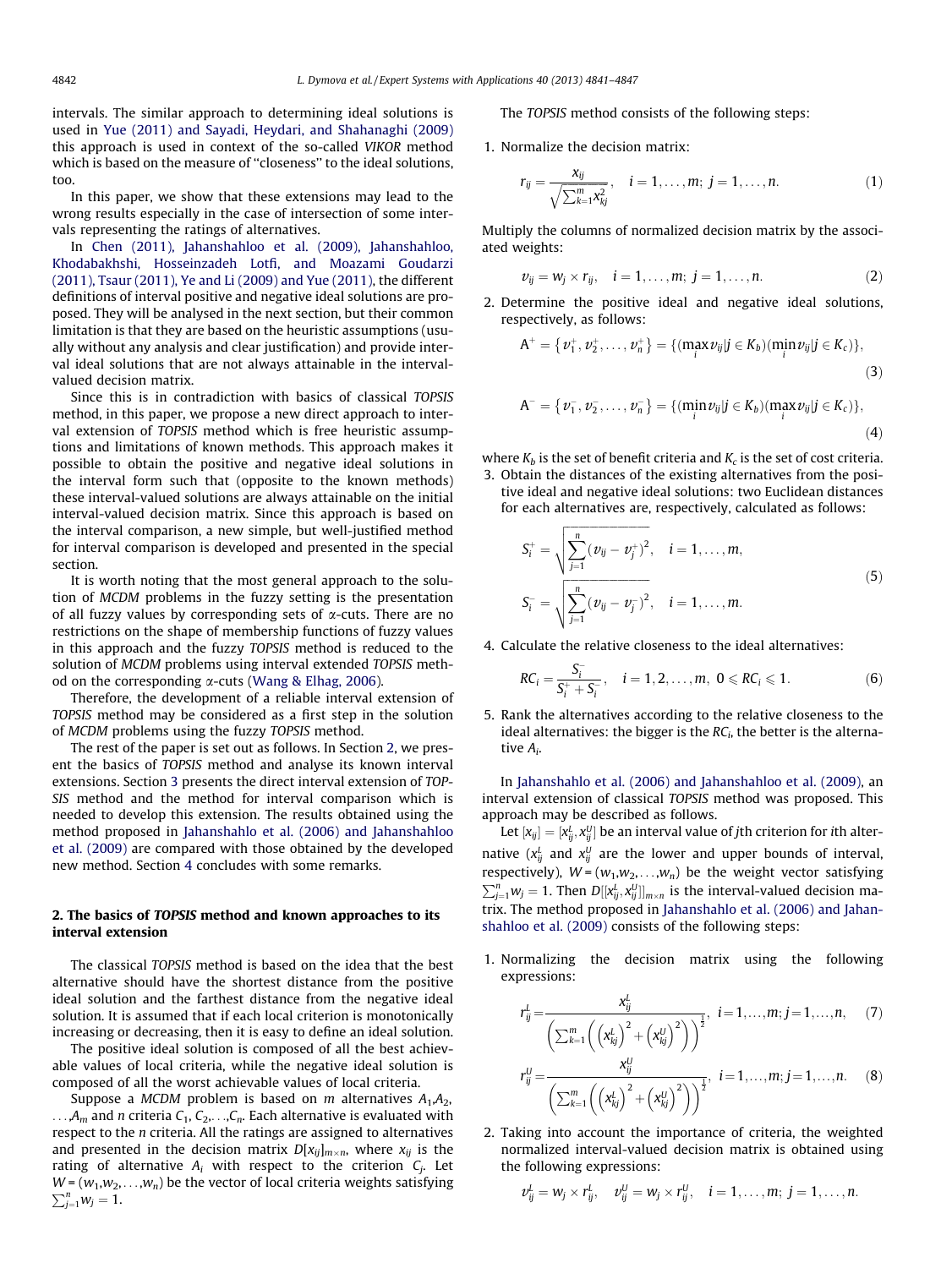<span id="page-2-0"></span>3. The positive and negative ideal solutions are obtained as follows:

$$
A^+ = \{v_1^+, v_2^+, \dots, v_n^+\}
$$
  
= 
$$
\left\{ \left(\max_i v_{ij}^U | j \in K_b \right), \left(\min_i v_{ij}^L | j \in K_c \right) \right\},
$$
 (9)

$$
A^{-} = \{v_1^-, v_2^-, \dots, v_n^-\}
$$
  
= 
$$
\left\{ \left(\min_i v_{ij}^L | j \in K_b \right), \left(\max_i v_{ij}^U | j \in K_c \right) \right\}.
$$
 (10)

4. The separation of each alternative from the positive ideal solution is calculated using the n-dimensional Euclidean distance:

$$
S_i^+ = \left\{ \sum_{j \in K_b} \left( \nu_{ij}^L - \nu_j^+ \right)^2 + \sum_{j \in K_c} \left( \nu_{ij}^U - \nu_j^+ \right)^2 \right\}^{\frac{1}{2}}, \quad i = 1, \dots, m.
$$
\n(11)

Similarly, the separation from the negative ideal solution is calculated as follows:

$$
S_i^- = \left\{ \sum_{j \in K_b} \left( v_{ij}^U - v_j^- \right)^2 + \sum_{j \in K_c} \left( v_{ij}^L - v_j^- \right)^2 \right\}^{\frac{1}{2}}, \quad i = 1, \dots, m.
$$
\n(12)

5. Calculate the relative closeness to the ideal alternatives :

$$
RC_i = \frac{S_i^-}{S_i^+ + S_i^-}, \quad i = 1, 2, ..., m, \ 0 \le RC_i \le 1. \tag{13}
$$

6. Rank the alternatives according to the relative closeness to the ideal alternatives: the bigger is the  $RC<sub>i</sub>$ , the better is the alternative Ai.

In Jahanshahloo et al. (2009) and Jahanshahloo et al. (2011), the interval extension of TOPSIS method based on interval-valued ideal solution was proposed. This method is based on the assumption that the ideal and negative-ideal solutions are changed for each alternative. Nevertheless, analysing this approach we can see that obtained interval ideal solutions are not always attainable in the interval decision matrix.

In [Ye and Li \(2009\),](#page-6-0) an interval TOPSIS method is used in the framework of group multi-attribute decision model. For the decision maker k, the positive and negative interval-valued solutions are presented in [Ye and Li \(2009\)](#page-6-0) (in our notation) as follows:

$$
A^{+k} = \langle (v_1^{+kU}, v_2^{+kU}, \dots, v_n^{+kU}) \rangle = \left\{ \left[ \max_i v_{ij}^{kL}, \max_i v_{ij}^{kU} \right] \right\},
$$
  

$$
A^{-k} = \langle (v_1^{+kU}, v_2^{+kU}, \dots, v_n^{+kU}) \rangle = \left\{ \left[ \min_i v_{ij}^{kL}, \min_i v_{ij}^{kU} \right] \right\}.
$$

There is no any justification of this approach in [Ye and Li \(2009\)](#page-6-0) and only what we can say about it is that in the case of only benefit criteria the upper bound of  $A^{k}$  may be obtained from (9) and the lower bound of  $A^{-k}$  may be obtained from (10). It is also important that interval-valued ideal solutions obtained using the method proposed by [Ye and Li \(2009\)](#page-6-0) are not always attainable in the interval-valued decision matrix. The similar problem may be found in [Chen \(2011\).](#page-5-0)

A more complicated approach to the definition of interval-valued ideal solutions was proposed by [Tsaur \(2011\)](#page-5-0), where the author wrote "Theoretically, a for pivot value  $\hat{v}_j^+ = [\hat{v}_j^{+L}, \hat{v}_j^{+U}]$  for criterion  $j$  in the positive ideal solution, we know that both of  $\widehat{v}_j^{+\iota}$  and  $\widehat{v}_j^{+\iota}$  might be obtained from different alternatives.". Therefore, the ideal solutions obtained using the method proposed by [Tsaur \(2011\)](#page-5-0) are not always attainable in the interval-valued decision matrix.

In [Yue \(2011\),](#page-6-0) the group decision making problem was solved using the modified interval extension of TOPSIS method. In this approach, the positive and negative ideal solutions were presented by interval-valued matrices. For example, the negative ideal solution was presented as follows  $A^- = ([v_{ij}^{-L}, v_{ij}^{-U}])_{m \times m}$ where  $v_{ij}^{-L} = \min_k v_{ij}^{kL}, v_{ij}^{-U} = \max_k v_{ij}^{kU}$  (k is a number of decision maker).

It is easy to see that obtained  $A^-$  is not always attainable in the interval decision matrices provided by decision makers.

Summarising, we can say that the common limitation of known approaches to interval extension of TOPSIS method is that they (based on the different assumptions) provide interval-valued ideal solutions which are not always attainable in corresponding interval-valued decision matrices. This is in contradiction with basics of classical TOPSIS method and is a consequence of heuristic assumptions which are not usually justified enough.

In the most of analysed approaches, the upper bound of positive interval-valued solution is calculated as in the expression (9) and the lower bound of negative interval solution is calculated as in (10).

Hence, we can say that the approach developed in [Jahanshahlo](#page-5-0) et al. (2006) and Jahanshahloo et al. (2009) providing real-valued ideal solutions attainable in the interval-valued decision matrix seems to be more justified than the other analysed here approaches providing interval-valued ideal solutions, which are not always attainable in the interval-valued decision matrix. Therefore, to compare a direct interval extension of TOPSIS method we propose in this paper with other known approaches, it seems to be enough to compare the results obtained by our method with those obtained using the method developed in [Jahanshahlo et al.](#page-5-0)  $(2006)$  and Jahanshahloo et al.  $(2009)$  (see expressions  $(7)-(13)$ ).

#### 3. A new approach to the interval extension of TOPSIS method

#### 3.1. The problem formulation

Therefore, a more correct and straightforward approach to calculation of ideal solutions is representing them in the interval form using the expressions :

$$
A^{+} = \{ [v_{1}^{+L}, v_{1}^{+U}], [v_{2}^{+L}, v_{2}^{+U}], \dots, [v_{n}^{+L}, v_{n}^{+U}] \}
$$
  
= 
$$
\left\{ \left( \max_{i} [v_{ij}^{L}, v_{ij}^{U}] | j \in K_{b} \right), \left( \min_{i} [v_{ij}^{L}, v_{ij}^{U}] | j \in K_{c} \right) \right\},
$$
 (14)

$$
A^{-} = \{ [v_{1}^{-L}, v_{1}^{-U}], [v_{2}^{-L}, v_{2}^{-U}], \dots, [v_{n}^{-L}, v_{n}^{-U}] \}
$$
  
= 
$$
\left\{ \left( \min_{i} [v_{ij}^{L}, v_{ij}^{U}] | j \in K_{b} \right), \left( \max_{i} [v_{ij}^{L}, v_{ij}^{U}] | j \in K_{c} \right) \right\}.
$$
 (15)

As there are no any type reductions (representation of intervals by real values) and additional assumptions concerned with expressions (14) and (15), we call our approach Direct Interval Extension of TOPSIS method.

It is easy to see that expressions (14) and (15) provide the positive and negative interval-valued ideal solutions which are always attainable in the corresponding interval-valued decision matrix.

To perform the difference of proposed approach from known ones it is enough to compare it with the method developed in [Jah](#page-5-0)anshahlo et al. (2006) and Jahanshahloo et al. (2009) (see explanation at the end of previous section).

| Table 1          |  |
|------------------|--|
| Decision matrix. |  |

|                      |                                                                      | C٦                       |
|----------------------|----------------------------------------------------------------------|--------------------------|
| A۱<br>A <sub>2</sub> | $\begin{array}{c} \left[5,7\right] \\ \left[0,10\right] \end{array}$ | $[22, 32]$<br>$[25, 27]$ |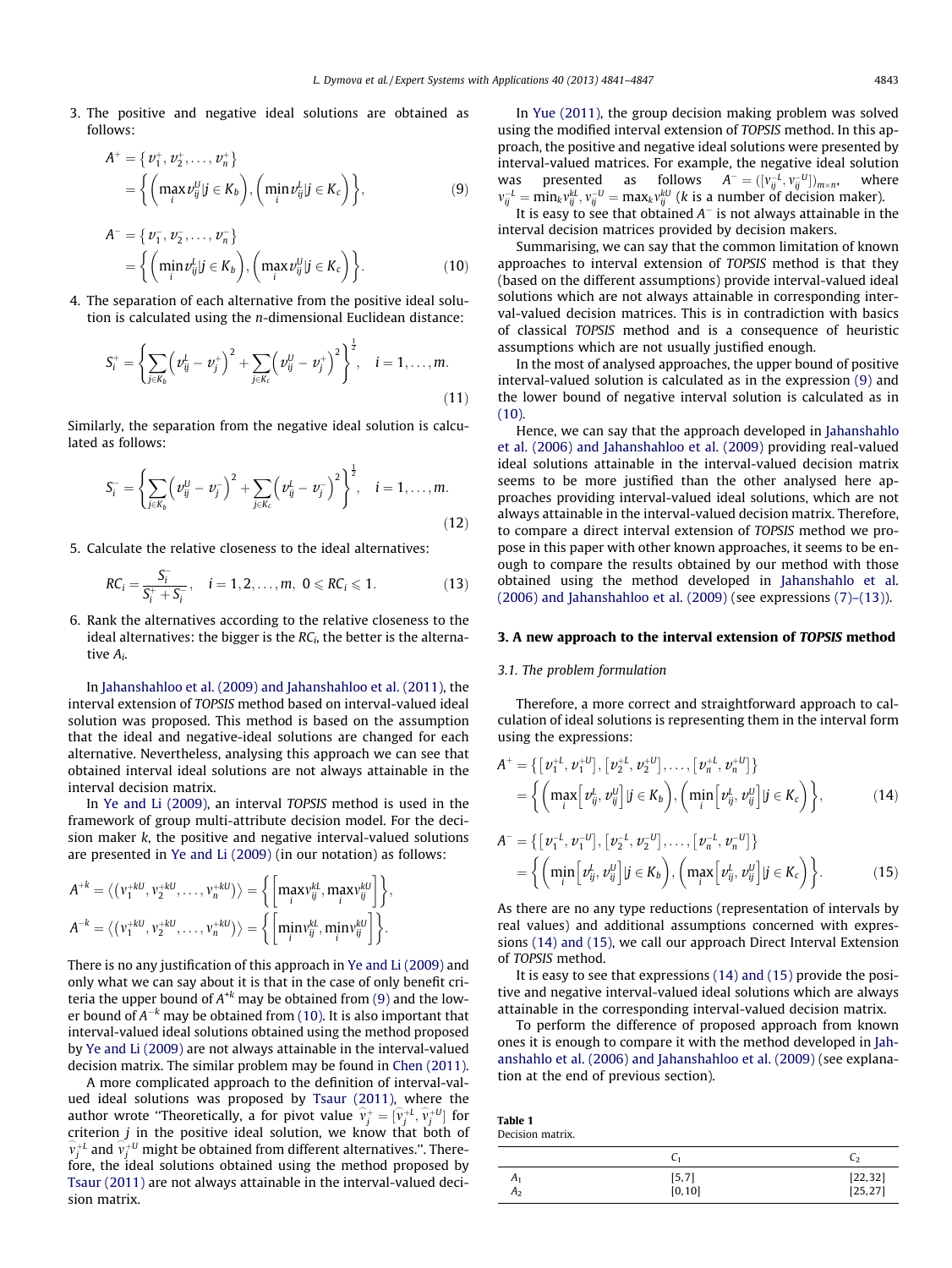<span id="page-3-0"></span>Suppose we deal with the interval-valued decision matrix pre-sented in [Table 1,](#page-2-0) where  $[x_{11}] = [5,7]$ ,  $[x_{12}] = [22,32]$ ,  $[x_{21}] = [0,10]$ and  $[x_{22}] = [25,27]$  represent the ratings of alternatives  $A_1$  and  $A_2$ with respect to the benefit criteria  $C_1$  and  $C_2$ .

Since we deal with the only benefit criteria  $C_1$  and  $C_2$ , then expression [\(9\)](#page-2-0) in our case is reduced to  $A^+=\{v_1^+,v_2^+\}= \max_i (x_{ij}^U).$ Using this expression, from the first column of [Table 1](#page-2-0) we get  $v_1^+ = 10$  and from the second column  $v_1^+ = 32$ . Therefore  $A^+ = \{v_1^+, v_2^+\} = \{10, 32\}.$  Similarly, from [\(10\)](#page-2-0) we get  $A^- = \{v^-_1, v^-_2\} = \min_i(x_{ij}^L) = \{0, 22\}.$ 

On the other hand, using any method for interval comparison (see [Sevastjanov \(2007\), Wang & Kerre \(2001\)](#page-5-0) and subSection 3.2) we obtain that  $[x_{21}] \leq [x_{11}]$ ,  $[x_{22}] \leq [x_{12}]$  and for the positive and negative interval ideal solutions we get:  $[A^+] = \{ [v]_1^+, [v]_2^+ \} =$  $\{[5,7], [22,32]\}$  and  $[A^-] = \{[v]_1^-, [v]_2^-\} = \{[0,10], [25,27]\}.$ 

It is easy to see that  $\{v_1^+, v_2^+\} = \{10, 32\}$  is not included in  $\{[\nu_1^+,[\nu_2^+]=\{[5,7],[22,32]\}\}$  and  $\{\nu_1^-,\nu_2^-\}=\{0,22\}$  is not included in  $\{ [v]_1^-, [v]_2^-\} = \{ [0, 10], [25, 27] \}.$ 

Thus, we can say that in the cases when some intervals in the decision matrix intersect, the approach proposed in [Jahanshahlo](#page-5-0) et al. (2006) and Jahanshahloo et al. (2009) may lead to wrong results.

It is seen that our method provides the interval-valued ideal solutions which are strongly attainable in the considered decision matrix (see [Table 1](#page-2-0).). Since the other known methods analysed in previous section may produce interval-valued ideal solutions which are not attainable in the considered decision matrix (see [Ta](#page-2-0)[ble 1.](#page-2-0)), they may produce the wrong results too.

We use here the words "wrong results" to emphasize that only our approach based on the expressions [\(14\), \(15\)](#page-2-0) guarantees that obtained interval-valued ideal solutions will be always attainable in the considered interval-valued decision matrix and this is in compliance with basics of classical TOPSIS method.

As in [\(14\) and \(15\)](#page-2-0) the minimal and maximal intervals must be chosen, the main difficulty in the implementation of the above method is the problem of interval comparison.

#### 3.2. The methods for interval comparison

The problem of interval comparison is of perennial interest, because of its direct relevance in practical modeling and optimization of real-world processes.

To compare intervals, usually the quantitative indices are used (see reviews in [Sevastjanov \(2007\) and Wang & Kerre \(2001\)\)](#page-5-0). [Wang, Yang, and Xu \(2005\)](#page-6-0) proposed a simple heuristic method which provides the degree of possibility that an interval is greater/lesser than another one.

For intervals B = [b $^L$ , b $^U$ ], A = [ $a^L$ ,  $a^U$ ], the possibilities of B  $\geqslant$  A and  $A \geq B$  are defined in [Wang et al. \(2005\) Wang, Yang, and Xu \(2005\)](#page-6-0) as follows:

$$
P(B \ge A) = \frac{\max\{0, b^U - a^L\} - \max\{0, b^L - a^U\}}{a^U - a^L + b^U - b^L},
$$
\n(16)

$$
P(A \ge B) = \frac{\max\{0, a^U - b^L\} - \max\{0, a^L - b^U\}}{a^U - a^L + b^U - b^L}.
$$
 (17)

The similar expressions were proposed earlier by Facchinetti, Ricci, [and Muzzioli \(1998\)](#page-5-0) and by [Xu and Da \(2002\).](#page-6-0) [Xu and Chen \(2008\)](#page-6-0) showed that the expressions proposed in Facchinetti et al. (1998), Wang et al.  $(2005)$  sbr/> and Xu and Da  $(2002)$  are equivalent ones.

A separate group of methods is based on the so-called probabi-listic approach to the interval comparison (see review in [Sevastja](#page-5-0)[nov \(2007\)](#page-5-0)). The idea to use the probability interpretation of interval is not a novel one. Nevertheless, only in [Sevastjanov](#page-5-0) [\(2007\)](#page-5-0) the complete consistent set of interval and fuzzy interval relations involving separated equality and inequality relations developed in the framework of probability approach is presented. Nevertheless, the results of interval comparison obtained using expressions (16) and (17) generally are similar to those obtained with the use of probabilistic approach to the interval comparison.

The main limitations of described above methods is that they provide an extent to which an interval is greater/lesser than another one if they have a common area (the intersection and inclusion cases should be considered separately [\(Sevastjanov \(2007\)\)](#page-5-0)). If there are no intersections of compared intervals, the extent to which an interval is greater/lesser than another one is equal to 0 or 1 regardless of the distance between intervals. For example, Let  $A = [1,2]$ ,  $B = [3,4]$  and  $C = [100,200]$ . Then using described above approaches we obtain:  $P(C > A) = P(B > A) = 1$ ,  $P(A > B) = 0$ .

Thus, we can say that in the case of overlapping intervals the above methods provide the possibility (or probability) that an interval is greater/lesser than another one and this possibility (or probability) can be treated as the strength of inequality or (in some sense) as the distance between compared intervals.

On the other hand, the above methods can not provide the measure of intervals inequality (distance) when they have no a common area.

Of course, the Hamming distance

$$
d_H = \frac{1}{2}(|a^L - b^L| + |a^U - b^U|). \tag{18}
$$

or Euclidean distance

$$
d_E = \frac{1}{2}((a^L - b^L)^2 + (a^U - b^U)^2)^{\frac{1}{2}}
$$
\n(19)

can be used as the distance between intervals, but these distances give no information about which interval is greater/lesser.

It can be seen that they can not be used directly for interval comparison especially when an interval is included into another one.

Therefore, here we propose to use directly the operation of interval subtraction (Moore, 1966) instead of Hamming and Euclidean distances. This method makes it possible to calculate the possibility (or probability) that an interval is greater/lesser that another one when they have a common area and when they do not intersect.

So for intervals  $A = [a^L, a^U]$  and  $B = [b^L, b^U]$ , the result of subtraction is the interval  $C = A - B = [c^L, c^U];$   $c^L = a^L - b^U,$   $c^U = a^U - b^L$ . It is easy to see that in the case of overlapping intervals  $A$  and  $B$ , we always obtain a negative left bound of interval C and a positive right bound.

Therefore, to get a measure of distance between intervals which additionally indicate which interval is greater/lesser, we propose here to use the following value:

$$
\Delta_{A-B} = \frac{1}{2}((a^L - b^U) + (a^U - b^L)).
$$
\n(20)

It is easy to prove that for intervals with common center,  $\Delta_{A-B}$  is always equal to 0. Really, expression (20) may be rewritten as follows:

$$
\Delta_{A-B} = \left(\frac{1}{2}(a^L + a^U) - \frac{1}{2}(b^U + b^L)\right).
$$
 (21)

We can see that expression  $(21)$  represents the distance between the centers of compared intervals A and B. This is not a surprising result as [Wang et al. \(2005\)](#page-6-0) noted that most of the proposed methods for interval comparison are "totally based on the midpoints of interval numbers". It easy to see that the result of subtraction of intervals with common centers is an interval centered around 0. In the framework of interval analysis, such interval is treated as the interval 0.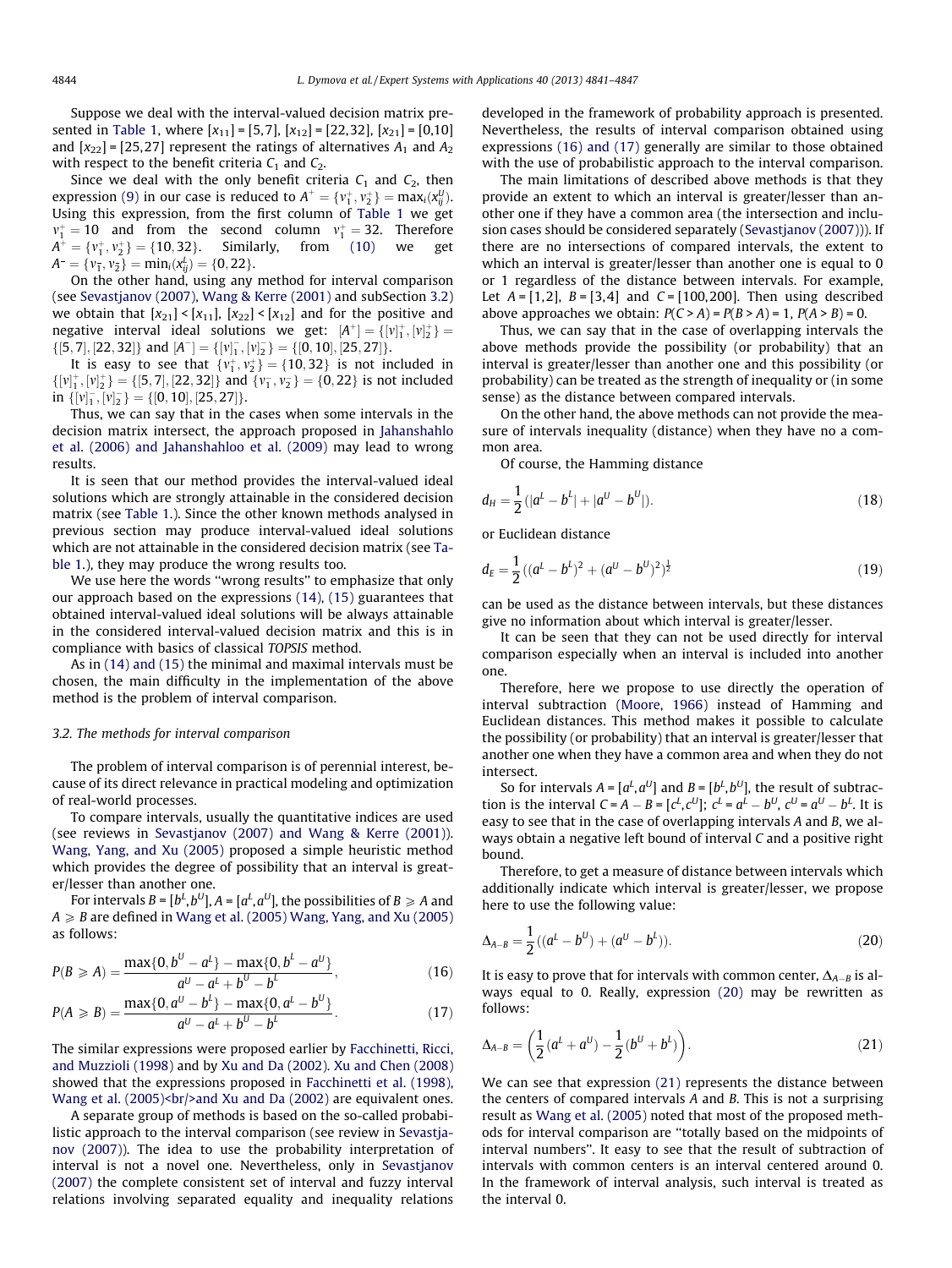More strictly, if a is a real value, then 0 can be defined as  $a - a$ . Similarly, if A is an interval, then interval zero may be defined as an interval  $A - A = [a^L - a^U, a^U - a^L]$  which is centered around 0. Therefore, the value of  $\Delta_{A-B}$  equal to 0 for A and B having a common center may be treated as a real-valued representation of interval zero.

The similar situation we have in statistics. Let A and B be samples of measurements with corresponding uniform probability distributions such that they have a common mean (*mean<sub>A</sub>* = *mean*<sub>B</sub>), but different variances ( $\sigma_A > \sigma_B$ ). Then using statistical methods it is impossible to prove that the sample  $B$  is greater than the sample A or that the sample A is greater than the sample B.

Taking into account the above consideration we can say that the interval comparison based on the assumption that intervals having a common center are equal ones seems to be justified and reasonable.

Obviously, the comparison of intervals based on comparison of their centers seems to be too simple. Nevertheless, as it is shown above, this approach is based directly on conventional operation of interval subtraction. Therefore it is not a heuristic one. Moreover this method coincides better with common sense than more complicated known approaches. Let us consider two intervals  $A = \begin{bmatrix} 3, 5 \end{bmatrix}$ and B = [1,4]. Since  $a^U > b^U$  and  $a^L > b^L$ , then according to the [Moore](#page-5-0) [\(1966\)](#page-5-0) and common sense we have  $A > B$ . Since A and B are not identical and have no a common center there is no chance for A and B to be equal ones. Finally, according to common sense in this case the possibility of  $A \leq B$  should be equal to 0. There is no chance for B to be greater than A as a whole, although some point belonging to  $B$  in the common area of  $A$  and  $B$  may be greater than the points of A in this area.

Nevertheless, in our case from [\(16\) and \(17\)](#page-3-0) we get  $P(B \geq A) = \frac{1}{5}$ and  $P(A \geq B) = \frac{4}{5}$ . Thus, we can see that the known approaches may provide counterintuitive results.

In [Table 1,](#page-2-0) we present the values of  $P(A \ge B)$ ,  $P(B \ge A)$  (see expressions [\(16\), \(17\)\)](#page-3-0), the Hamming  $d_H$  and Euclidean  $d_H$  dis-tances (see expressions [\(18\), \(19\)\)](#page-3-0) between  $A_i$  and  $B_i$ , and  $\Delta_{A_i-B}$ for intervals  $A_1 = [4, 7]$ ,  $A_2 = [5, 8]$ ,  $A_3 = [8, 11]$ ,  $A_4 = [13, 16]$ ,  $A_5 = [18,21], A_6 = [21,24], A_7 = [22,25]$  and  $B = [7,22]$  placed as it is shown in Fig. 1. The numbers in the first row in [Table 1](#page-2-0) correspond to the numbers of intervals  $A_i$ , i = 1 to 7. (see Table 2).

We can see that the values of  $\Delta_{A_i-B}$  are negative when  $A_i \leq B$  and become positive for  $A_i \geq B$ . These estimates coincide (at least qualitatively) with  $P(A_i \geq B)$  and  $P(B \geq A_i)$ . So we can say that the sign of  $\Delta_{A_i-B}$  indicates which interval is greater/lesser and the values of  $abs(\Delta_{A_i-B})$  may be treated as the distances between intervals since these values are close the to the values of  $d_E$  and  $d_H$  in both cases:



| -<br>II<br>n<br>c |
|-------------------|
|-------------------|

| Results of interval comparison. |  |
|---------------------------------|--|
|---------------------------------|--|

| Method                                                                                  |                  |                                 |                                   |                           |                           | 6                 |                      |  |
|-----------------------------------------------------------------------------------------|------------------|---------------------------------|-----------------------------------|---------------------------|---------------------------|-------------------|----------------------|--|
| $P(A \geq B)$<br>$P(A \leq B)$<br>$d_{\scriptscriptstyle F}$<br>$d_H$<br>$\Delta_{A-B}$ | 0<br>10.82<br>-9 | 0.06<br>0.94<br>10<br>8<br>$-8$ | 0.22<br>0.78<br>7.81<br>6<br>$-5$ | 0.5<br>0.5<br>6<br>6<br>0 | 0.78<br>0.22<br>7.81<br>6 | 0<br>10<br>8<br>8 | 0<br>10.82<br>9<br>9 |  |

when intervals have a common area and when the there is no such an area.

3.3. The comparison of the direct interval extension of TOPSIS method with the known method

Using  $\Delta_{A-B}$ , it is easy to obtain from [\(14\), \(15\)](#page-2-0) the ideal interval solutions

$$
A^+ = \{ [\nu_1^{+L}, \nu_1^{+U}], [\nu_2^{+L}, \nu_2^{+U}], \ldots, [\nu_n^{+L}, \nu_n^{+U}] \},
$$
  

$$
A^- = \{ [\nu_1^{-L}, \nu_1^{-U}], [\nu_2^{-L}, \nu_2^{-U}], \ldots, [\nu_n^{-L}, \nu_n^{-U}] \}.
$$

As in the framework of our approach the distance between intervals A and B is presented by the value of  $\Delta_{A-B}$ , there is no need to use Hamming or Euclidean distances for calculation of  $S_i^+$  and  $S_i^-$ .

Since  $\Delta_{A-B}$  is the subtraction of the midpoints of A and B, the values of  $S_i^+$  and  $S_i^-$  may be calculated as follows:

$$
S_i^+ = \frac{1}{2} \sum_{j \in K_B} ((v_j^{+L} + v_j^{+U}) - (v_{ij}^L + v_{ij}^U)) + \frac{1}{2} \sum_{j \in K_C} ((v_{ij}^L + v_{ij}^U) - (v_j^{+L} + v_j^{+U})).
$$
\n(22)

$$
S_i^- = \frac{1}{2} \sum_{j \in K_B} ((v_{ij}^L + v_{ij}^U) - (v_j^{-L} + v_j^{-U})) + \frac{1}{2} \sum_{j \in K_C} ((v_j^{-L} + v_j^{-U}) - (v_{ij}^L + v_{ij}^U)).
$$
\n(23)

Finally, using expression [\(13\)](#page-2-0) we obtain the relative closeness  $RC<sub>i</sub>$  to the ideal alternative.

Let us consider some illustrative examples.

**Example 1.** Suppose we deal with three alternatives  $A_i$ , i = 1 to 3 and four local criteria  $C_j$ , j = 1 to 4 presented by intervals in Table 3, where  $C_1$  and  $C_2$  are benefit criteria,  $C_3$  and  $C_4$  are cost criteria.

Suppose  $W = (0.25, 0.25, 0.25, 0.25)$ . To stress the advantages of our method, in this example many intervals representing the values of ratings intersect.

Then using the known method for interval extension of TOPSIS method Jahanshahlo et al. (2006) and Jahanshahloo et al. (2009) (expressions [\(7\)–\(13\)](#page-1-0)) we obtain  $R_1 = 0.5311$ ,  $R_2 = 0.6378$ ,  $R_3$  = 0.3290 and therefore  $R_2 > R_1 > R_3$ , whereas with the use of our method (expressions [7, 8, 22, 23 and 13](#page-1-0)) we get  $R_1 = 0.7688$ ,  $R_2 = 0.7528$ ,  $R_3 = 0.0717$  and therefore  $R_1 > R_2 > R_3$ .

We can see that there is a considerable difference between the final ranking obtained by the known method and using our method based on the direct extension of TOPSIS method. This can be explained by the fact that the method proposed in Jahanshahlo et al. (2006) and Jahanshahloo et al. (2009) has some limitations

Table 3 Decision matrix.

|                | U1       | しっ       | L٩       | ∪⊿       |
|----------------|----------|----------|----------|----------|
| $A_1$          | [6, 22]  | [10, 15] | [16, 21] | [18, 20] |
| A <sub>2</sub> | [15, 18] | [8, 11]  | [20, 30] | [19, 28] |
| $A_{3}$        | [9, 13]  | 12,17]   | [42, 48] | [40, 49] |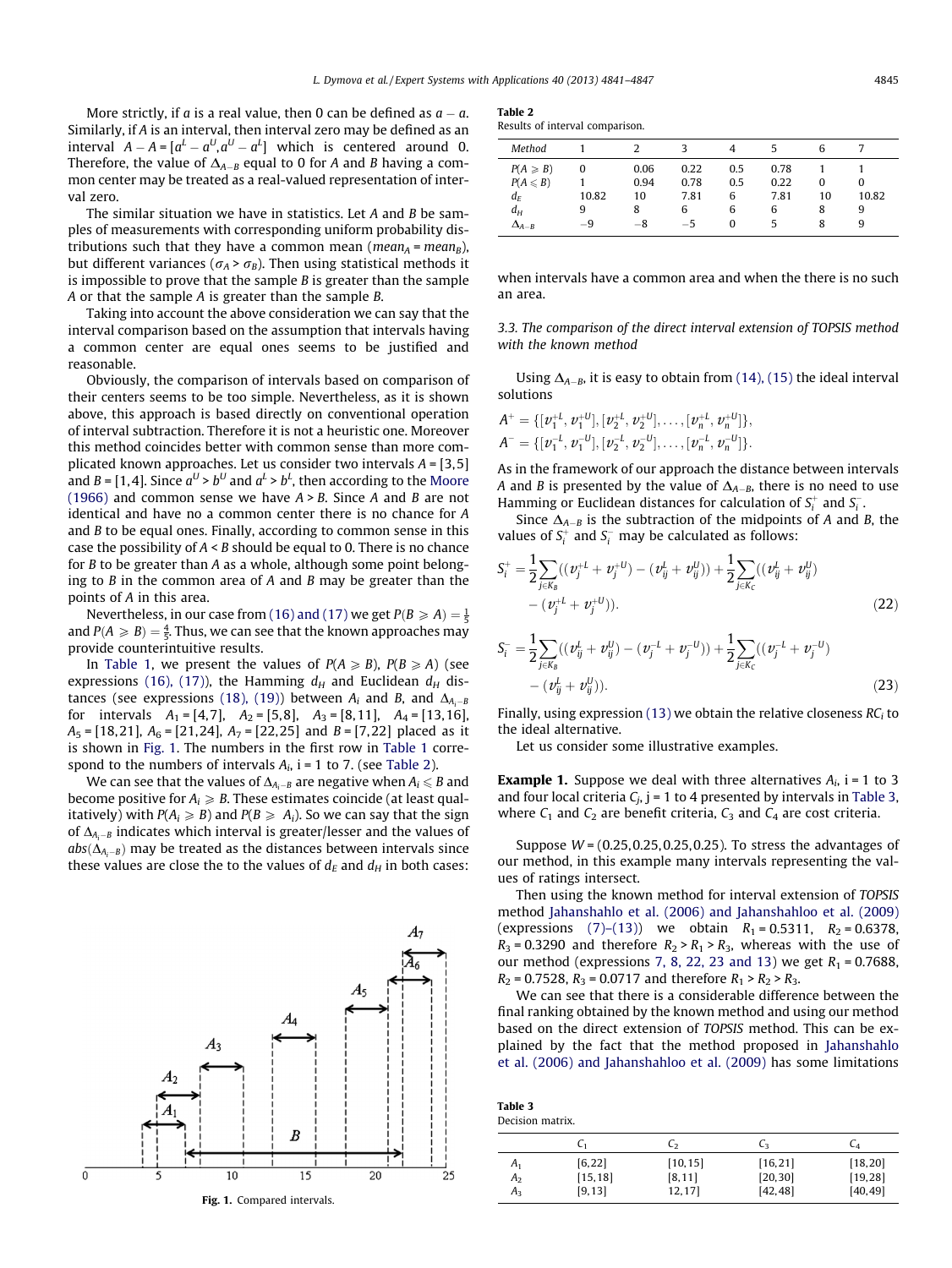<span id="page-5-0"></span>

Table 4 Decision matrix.

|                | U1       | しっ       | L٩       | ∪⊿       |
|----------------|----------|----------|----------|----------|
| A <sub>1</sub> | [6, 22]  | [10, 15] | [13, 19] | [40, 48] |
| $A_2$          | [3, 4]   | [17, 21] | [20, 30] | [22, 28] |
| $A_{3}$        | [25, 28] | [8, 10]  | [42, 48] | [18, 20] |

concerned with the presentation of intervals by real values in the calculation of ideal solutions and using the Euclidean distance when intervals intersect.

Example 2. In this example, there are no intersecting intervals in the columns of decision matrix (see Table 4). As in the previous example,  $C_1$  and  $C_2$  are benefit criteria,  $C_3$  and  $C_4$  are cost criteria,  $W = (0.25, 0.25, 0.25, 0.25)$ .

Then using the known method proposed in Jahanshahlo et al. (2006) and Jahanshahloo et al. (2009), in this example we get  $R_1 = 0.4825$ ,  $R_2 = 0.4984$ ,  $R_3 = 0.5413$  and therefore  $R_3 > R_2 > R_1$ . With the use of our method we obtain  $R_1 = 0.5671$ ,  $R_2 = 0.4675$ ,  $R_3$  = 0.4488 and therefore  $R_1 > R_2 > R_3$ . Hence, we can conclude that even in the case when there are no intersecting intervals in the columns of interval valued decision table, the known method proposed in Jahanshahlo et al. (2006) and Jahanshahloo et al. (2009) and our methods may provide very different final rankings of alternatives. That may be explained by the fact that in the method proposed in Jahanshahlo et al. (2006) and Jahanshahloo et al. (2009), the real-valued ideal solutions are used, whereas in our method they are presented by intervals attainable in the interval-valued decision table.

Nevertheless, when there are no intersecting intervals in the columns of interval-valued decision table, the final ratings obtained by the method proposed in Jahanshahlo et al. (2006) and Jahanshahloo et al. (2009) may coincide with those obtained using our method.

Consider the illustrative examples.

Example 3. In this example we will use the decision table presented in Table 4, where  $C_1$  and  $C_2$  are benefit criteria,  $C_3$  and  $C_4$  are cost criteria, but  $W = (0.5, 0.1, 0.25, 0.15)$ .

Then using the method from Jahanshahlo et al. (2006) and Jahanshahloo et al. (2009) we obtain  $R_1 = 0.4812$ ,  $R_2 = 0.2232$ ,  $R_3$  = 0.5798 and therefore  $R_3$  >  $R_1$  >  $R_2$ . Using our method we get  $R_1$  = 0.6653,  $R_2$  = 0.2758,  $R_3$  = 0.6363 and therefore  $R_3 > R_1 > R_2$ .

Thus, in this case two considered methods provide coincided ratings.

**Example 4.** Let us consider the decision matrix presented in Table 5, which differs from Table 4 by only one element  $[x_{31}]$  so that  $[x_{31}]$  intersects with  $[x_{11}]$ . There are no other intersections in the columns of Table 5.

Using, as in previous case  $W = (0.5, 0.1, 0.25, 0.15)$ , and the method from Jahanshahlo et al. (2006) and Jahanshahloo et al. (2009) we get  $R_1$  = 0.4812,  $R_2$  = 0.25322,  $R_3$  = 0.5798 and therefore  $R_3$  >  $R_1$  >  $R_2$  as in the previous example, whereas with the use of our method we obtain  $R_1 = 0.6653$ ,  $R_2 = 0.2758$ ,  $R_3 = 0.6363$  and therefore  $R_1 > R_3 > R_2$ .

Table 5 Decision matrix.

|                | C۱       | L2       | L٩       | C4       |
|----------------|----------|----------|----------|----------|
| $A_1$          | [6, 22]  | [10, 15] | [13, 19] | [40, 48] |
| A <sub>2</sub> | [3, 4]   | [17, 21] | [20, 30] | [22, 28] |
| $A_{3}$        | [12, 28] | [8, 10]  | [42, 48] | [18, 20] |

Thus, we can see that even the change of only one element in a decision matrix which leads to the appearance of intersecting intervals in the corresponding column, may lead to the significant changes in the results obtained by our method, whereas the known method (Jahanshahlo et al. (2006) and Jahanshahloo et al. (2009)) does not provide different final ratings of compared alternatives.

#### 4. Conclusion

The critical analysis of known approaches to the interval extension of TOPSIS method is presented. It is shown that these extensions are based on different heuristic approaches to definition of positive and negative ideal solutions. These ideal solutions are presented by real values or intervals, which are not attainable in a decision matrix.

Since this is in contradiction with basics of classical TOPSIS method, a new approach to the solution of MCDM problems with the use of TOPSIS method in the interval setting is proposed. This method called ''direct interval extension of TOPSIS method'' is free of heuristic limitations of known methods concerned with the definition of positive and negative ideal solutions and using the Euclidean distance when intervals in a decision matrix intersect.

The main advantage of the proposed method is that (opposite to the known methods) it provides interval-valued positive and negative ideal solutions which in compliance with the basics of classical TOPSIS method are always attainable in the interval-valued decision matrix.

It is shown that the use of known methods may lead to the wrong results as well as the use of the Euclidean distance when intervals representing the values of local criteria intersect.

Using numerical examples, it is shown that the proposed ''direct interval extension of TOPSIS method'' may provide the final ranking of alternatives which is substantially different from the results obtained using the known methods especially when some intervalvalued ratings in the columns of decision table intersect.

#### References

Chen, T.-Y. (2011). Interval-valued fuzzy TOPSIS method with leniency reduction and a experimental analysis. Applied Soft Computing, 11, 4591–4606.

- Facchinetti, G., Ricci, R. G., & Muzzioli, S. (1998). Note on ranking fuzzy triangular numbers. International Journal of Intelligent Systems, 13, 613–622.
- Garca-Cascales, M. S., & Lamata, M. T. (2012). On rank reversal and TOPSIS method. Mathematical and Computer Modelling, 56, 123–132.
- Hwang, CL., & Yoon, K. (1981). Multiple Attribute Decision Making–Methods and Applications. Berlin Heidelberg: Springer.
- Jahanshahlo, G. R., Hosseinzade, L. F., & Izadikhah, M. (2006). An algorithmic method to extend TOPSIS for decision making problems with interval data. Applied Mathematics and Computation, 175, 1375-1384.
- Jahanshahloo, G. R., Hosseinzadeh Lotfi, F., & Davoodi, A. R. (2009). Extension of TOPSIS for decision-making problems with interval data:Interval efficiency. Mathematical and Computer Modelling, 49, 1137–1142.
- Jahanshahloo, G. R., Khodabakhshi, M., Hosseinzadeh Lotfi, F., & Moazami Goudarzi, M. R. (2011). A cross-efficiency model based on super-efficiency for ranking units through the TOPSIS approach and its extension to the interval case. Mathematical and Computer Modelling, 53, 1946–1955.
- Lai, Y. J, Liu, T. Y., & Hwang, C. L. (1994). TOPSIS for MODM. European Journal of Operational Research, 76, 486–500.
- Moore, R. E. (1966). Interval analysis. Englewood Cliffs., N.J.: Prentice-Hall.
- Sayadi, M. K., Heydari, M., & Shahanaghi, K. (2009). Extension o VIKOR method for decision making problem with interval numbers. Applied Mathematical Modelling, 33, 2257–2262.
- Sevastjanov, P. (2007). Numerical methods for interval and fuzzy number comparison based on the probabilistic approach and Dempster–Shafer theory. Information Sciences, 177 , 4645–4661.
- Tsaur, R.-C. (2011). Decision risk analysis for an interval TOPSIS method. Applied Mathematics and Computation, 218, 4295-4304.
- Wang, Y. M., & Elhag, T. M. S. (2006). Fuzzy TOPSIS method based on alpha level sets with an application to bridge risk assessment. Expert Systems with Applications, 31, 309–319.
- Wang, X., & Kerre, E. E. (2001). Reasonable properties for the ordering of fuzzy quantities (I) (II). Fuzzy Sets and Systems, 112, 387-405.
- Wang, Y. M., & Luo, Y. (2009). On rank reversal in decision analysis. Mathematical and Computer Modelling, 49, 1221–1229.